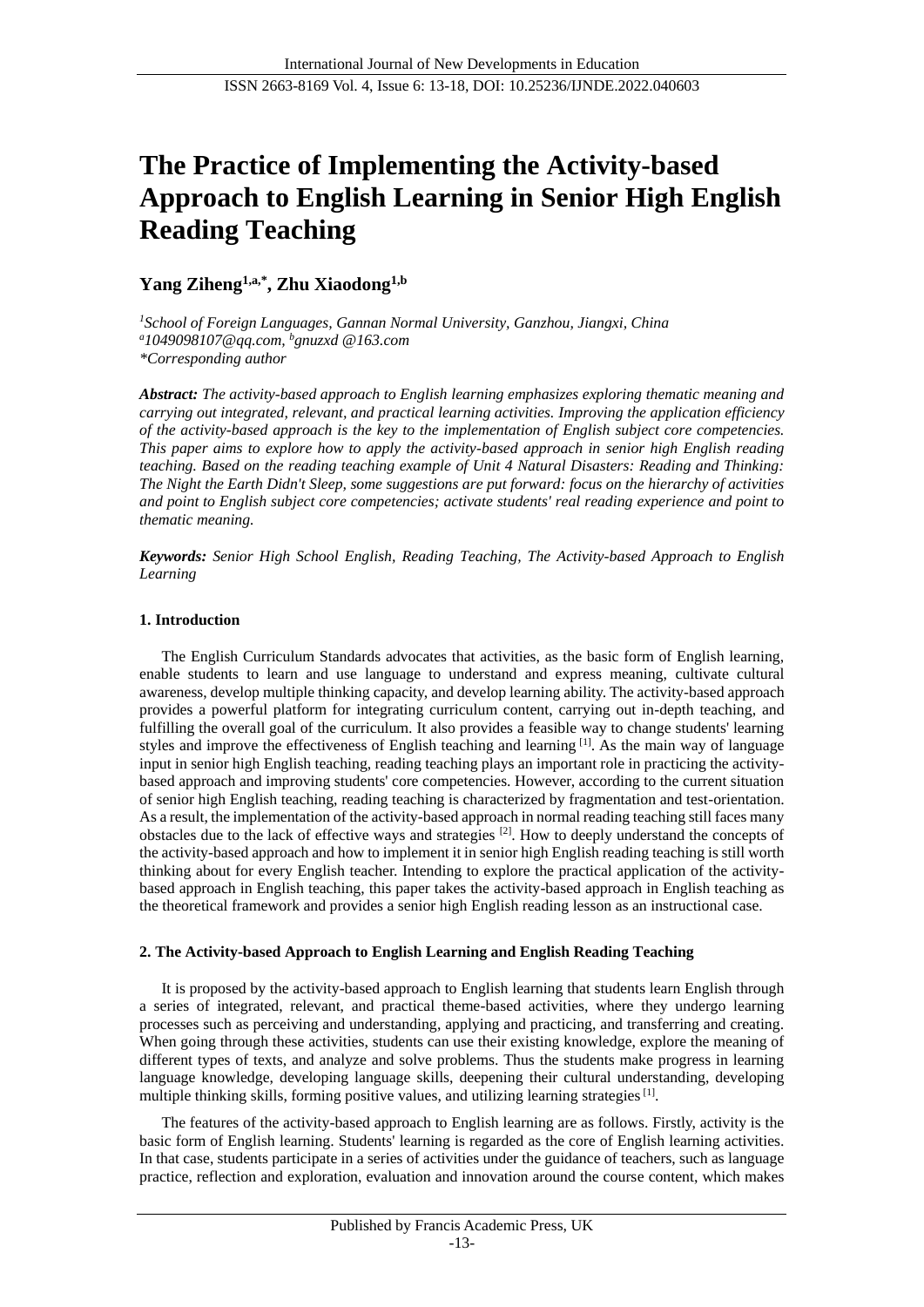it much more possible to develop students' English subject core competencies. Secondly, the course content is holistic. English curriculum content is composed of six elements: thematic contexts, text types, language knowledge, cultural knowledge, language skills, and learning strategies. The six elements which are integrated closely, exist as a whole of all English learning activities, containing learning content, research object, and cognitive object [3]. Thirdly, learning activities are designed with increasing difficulty and depth. Learning activities are divided into three levels: perceiving and understanding, applying and practicing, and transferring and creating. These three levels of activities range from textbased information input, to initial output deep into the text, and finally to high-level output beyond the text [4] .

The English reading teaching based on the activity-based approach could follow three steps. First, conduct an in-depth interpretation of the discourse. Then, formulate reasonable objectives and integrate learning content based on text interpretation and the activity-based approach. Last, design and implement teaching activities, guiding students to learn language knowledge and strategies, perceive cultural quality, and develop thinking quality through the activities of exploring the thematic meaning and text content  $[5]$ . The English reading teaching based on the activity-based approach has great significance in guiding teachers to examine their teaching, adjust their teaching behavior, and also to improve the quality of reading teaching by designing effective and comprehensive activities.

#### **3. The English Reading Instructional Design Based on the Activity-based Approach**

Understanding the connotation of the activity-based approach in English teaching is an important part of grasping the spirit of the new curriculum standard, and how to practice the activity-based approach in teaching practice is the key to achieving the curriculum goal of the core competencies [6]. This paper mainly discusses how to carry out senior high English reading teaching based on the activity-based approach, taking the instructional design of the reading material *The Night the Earth Didn't Sleep* from NSEFC, Book1, Unit 4 Natural Disasters as an example. As the first lesson of this module, this case includes four parts: the interpretation of the text, the analysis of the learners, the setting of teaching objectives, and the design of learning activities.

#### *3.1. Analysis of the Teaching Material*

The theme context belongs to man and nature, and the theme of the activity is "Describe a natural disaster". Students are required to read the texts to learn more about Tangshan earthquake that happened in the 1970s, explore the language features of literary journalism, and finally complete the task of describing natural disasters in their own words.

From the perspective of the writing style, the text is literary journalism. Literary journalism is an edge style between a news report and literary work, which describes real historical events and real characters. The most significant feature that makes literary journalism different from ordinary news reports is that it has a vivid description of the environment and the characters involved, and uses a variety of rhetorical devices to organize language, which is useful to stimulate readers' emotions. The text describes the disaster of the Tangshan earthquake as a whole, following the order before the earthquake, while the earthquake, and after the earthquake.

According to the text content, some abnormal phenomena that occurred before the earthquake was described in the beginning paragraph. The language is so vivid that creates a tense atmosphere before important events for readers. Starting from the second paragraph, the text focuses on the astonishing scenes when the big earthquake happened and the images of devastation and despair of the city after the disaster. The last two paragraphs naturally transition to the description of people's strong will to survive and their determination to rebuild their homes. With the support of the government and the army, people in Tangshan rebuilt their homes upon the ruins. Fortunately, the city was reborn because of people's love and unity.

#### *3.2. Analysis of the Learners*

The teaching objects are students of senior one, and most of them are interested in learning English and they have the ability to cooperate with others to finish a task. Senior one students have certain reading skills to catch both the main idea and details in a reading material, which is helpful to finish the reading activities. Since the event described in the text is what students are quite familiar with, they can say some basic information about the big earthquake before reading the text, such as time, place, and damages.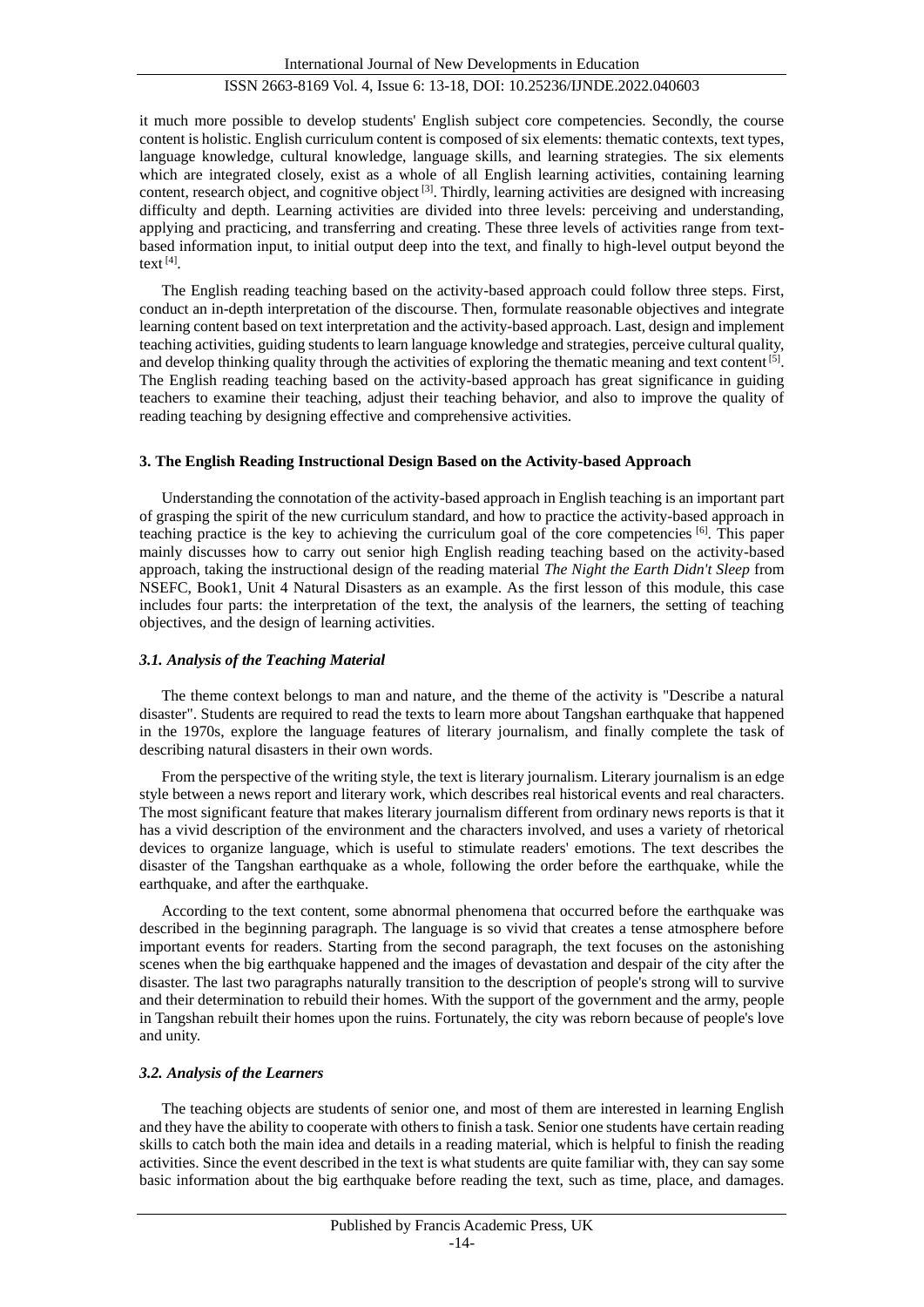However, there are still some problems because of their limited learning experiences. Firstly, most of the students have never read literary journalism before, so it is difficult for them to explore the language features and key points of such kind of writing style. Secondly, students will meet some new words, which will make it difficult to catch the information about the damages in the earthquake. Thirdly, students tend to put their focus on catching the detailed information in the text, but their ability to integrate the information and think beyond the text is limited.

## *3.3. Teaching Objectives*

The teaching objectives of each unit should aim to develop the English subject core competencies. The teaching objectives should be achievable, feasible, and testable. Teachers should integrate the six components of the course content with different focuses in actual teaching [1]. Based on the analysis of the teaching material and the learners, the teaching objectives are determined as follows. By the end of the class, students will be able to catch the detailed information about Tangshan earthquake by using some reading strategies such as skimming and scanning, and they will be able to understand how the text is organized. And they will be able to learn the author's writing purpose, which is to convey "Disasters have no mercy, but we humans do". In addition, students will be able to discover the language features of literary journalism, and finally, they will describe natural disasters in their own words.

## *3.4. Teaching Procedures*

The activity-based approach to English learning emphasizes the guidance of the thematic meaning and the integrated learning of the curriculum content, reflecting the cognitive level of learning and the essential characteristics of activities. The implementation path is from perceiving and understanding, applying and practicing to transferring and creating [3]. The design of this teaching case is based on the concept of English subject core competencies, and mainly includes the following three stages of activities, which are designed from the shallower to the deeper.

## *3.4.1. Perceiving and Understanding Activities*

Specifically, activities of learning and understanding mainly include text-based activities such as perceiving and noticing, retrieving and summarizing, and generalizing and synthesizing<sup>[1]</sup>.

## Period 1: Perceiving and noticing

At the beginning of the class, the teacher plays a video from the film *San Andreas*, which presents some extremely striking scenes about the damages to a city caused by a big earthquake. Before playing the video, the teacher asks students to think about what will happen to a city in a big earthquake and then try to find the answers in the video. After watching the video, students are asked to share their feelings. Then, the teacher guides students to say what will happen to a city in a big earthquake with the help of pictures. Concretely, students describe the pictures of what will happen to buildings, people, railway tracks, and city in a big earthquake. The four relevant sentences are provided for them at the same time, so students just need to complete the sentences with proper phrases: Thousands of buildings will fall down; many people will be dead or badly injured; the railway tracks will be useless pieces of metal; the city will be in ruins. Since students have learned relevant words before, they are able to say the proper phrases quickly according to the video and pictures.

The justification of the design: According to the English Curriculum Standards, texts used in language teaching usually have multi-modal forms, which include spoken and written texts, as well as audios and videos [1]. The video used at the beginning of this class, which is closely related to the reading material, is helpful to draw students' attention and make them focus on the topic "earthquake". Besides, this activity encourages students to think about what they have known about earthquakes and use their background knowledge to describe the situation in a big earthquake, as well as make preparations for reading the passage.

## Period 2: Retrieving and summarizing

Activity 1: Read for main ideas

Predicting is a useful reading skill for students to perceive the main idea. Therefore, the teacher presents the title of the passage *The Night the Earth Didn't Sleep* and a picture in which people are rescuing together in ruins after an earthquake in the textbook, and students are asked to predict the main idea according to the title and the picture. When students finish their predictions, they are required to scan the text to check whether their predictions are right or not. At the same time, three dimensions are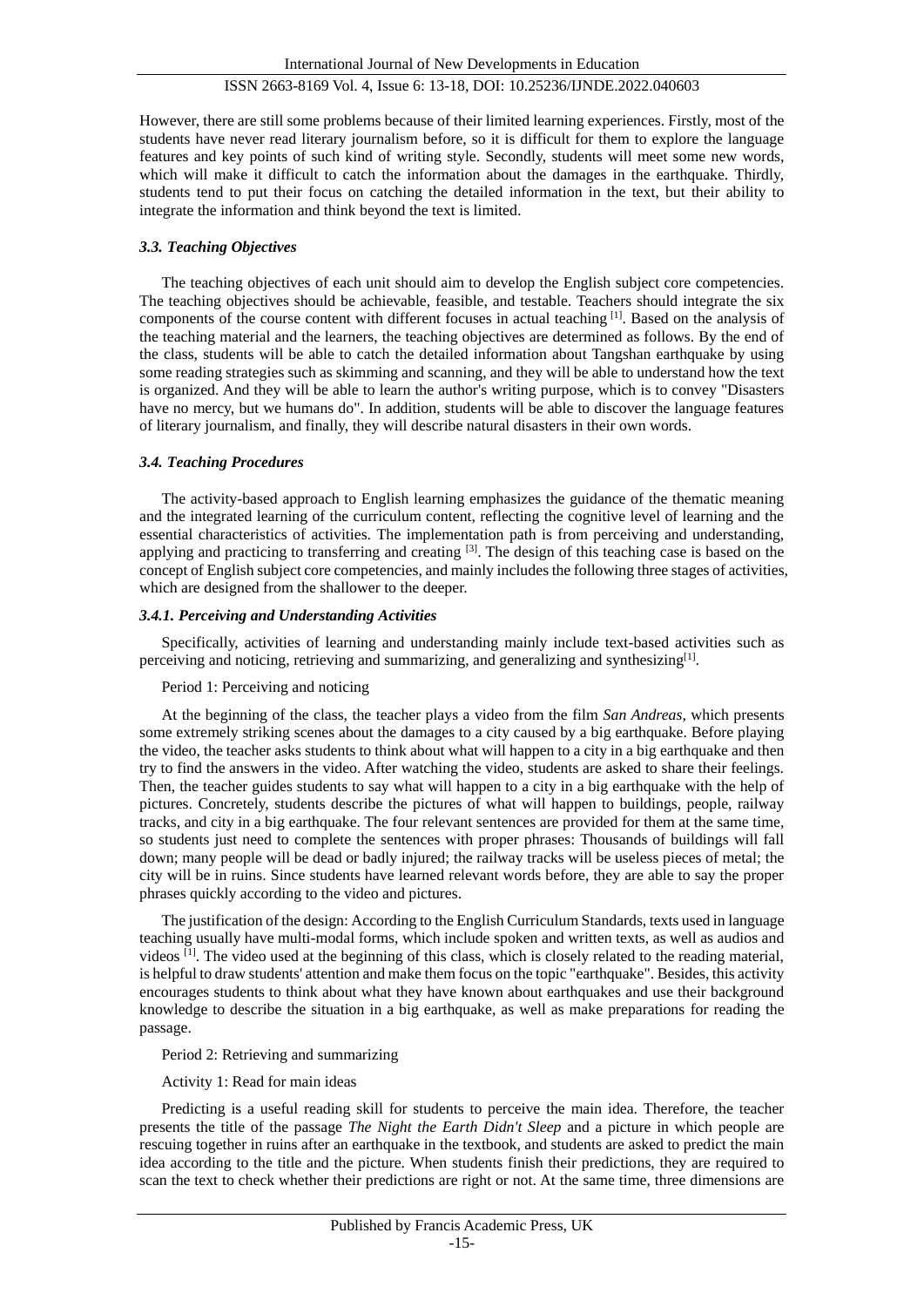provided for them to focus on: What happened; When did it happen; Where did it happen; What did it result in. After that, the teacher guides students to say the answers together and invites one student to try to form the main idea into a sentence. Having grasped the clear main idea of the text, students are supposed to skim the text and match the main ideas with each paragraph. During that, the teacher asks students to think about how to get the main idea of paragraphs and guides them to review the reading strategy: fetch the key information through keywords, the first sentence, and the last sentence of the paragraph. Based on the overall understanding of the discourse content, students are asked to find out the structure of the passage. After that, students are able to figure out that the text is organized in time order.

The justification of the design: The English Curriculum Standards suggests that teachers should present the basic discourse knowledge consciously so as to help students develop discourse awareness, grasp the structural features of discourse, and thus improve the ability to understand the meaning of discourse <sup>[1]</sup>. These activities are designed to help students gain an understanding of the discourse from an overall perspective. In addition, students should choose and use different reading skills in the process of finishing these tasks, so their awareness and skills of reading strategies can be improved greatly.

#### Activity 2: Read for details

Taking the structure of the reading material into consideration, the teacher guides students to do careful reading part by part, in an order before the earthquake, during the earthquake, and after the earthquake. When students read part 1, they are supposed to underline the answers to the question: What were the strange things? (Reference answers: In the village well, the water rose and fell, smelly gas came out of the well, and deep cracks appear in the well walls; In the farmyard, chickens and pigs were too nervous to eat, and dogs refused to go inside, and mice ran out to look for places to hide, and fish jumped out of the water; In the sky, there were bright lights and loud noises). Referring to part 2, students should find the damages the earthquake caused with some hints of keywords. (Reference answers: The city lay in ruins; The ground was covered with bricks; Hard hills of rock became rivers of dirt; Bridges fell down; The railway tracks became useless pieces of metal. Many animals were dead; Some people were injured and some were killed.) As for part 3, the teacher raises 2 questions: Who came to the rescue; What efforts did they make? (Reference answers: Soldiers dug out those who were trapped and buried the dead; Doctors and nurses provided medical care for people; Workers built shelters for survivors whose homes had been destroyed)

The justification of the design: The English Curriculum Standards put forward that students should develop the ability to extract the main information and opinions from the text, grasp the ins and outs of the main events, and grasp the key concepts and key details in the text [1]. The purpose of these activities based on the reading material is to help students catch the important details about the Tangshan earthquake. As a result, students' ability to extract and organize key information from texts can be improved.

#### *3.4.2. Applying and Practicing Activities*

The activities of applying and practicing mainly include in-depth text learning activities such as describing and interpreting, analyzing and judging, and internalizing and utilizing <sup>[1]</sup>.

#### Period 1: Analyzing and judging

After the reading activities, the teacher guides students to consider what helped the revival of Tangshan city from 3 dimensions: government, the city's people, and the country's people. And students are supposed to discuss it with their partners. The supposed answers are as follows: the strong support from the government; the tireless efforts and strong will of the city's people; love and unity of the country's people. After that, the teacher asks students what implications we can learn from the passage and presents several pieces of the proverb about the thematic meaning: Unity is strength; More hands produce a stronger flame. Then, Students are supposed to read the text again and discuss the following questions with their partners: What were some of the strange things happening before the earthquake? Do you think they are warning signs? Why or why not; What does the writer mean by "slowly, the city began to breathe again"; What kind of help do you think people who have suffered an earthquake need?

The justification of the design: The English Curriculum Standards put forward that students should develop the ability to understand the explicit or implicit logical relationship in the text and understand the content of the text critically  $^{[1]}$ . The activities in this period are designed to help students achieve a deep understanding of the themes, develop their ability in critical thinking, and encourage students to explore the essence behind the phenomenon of things.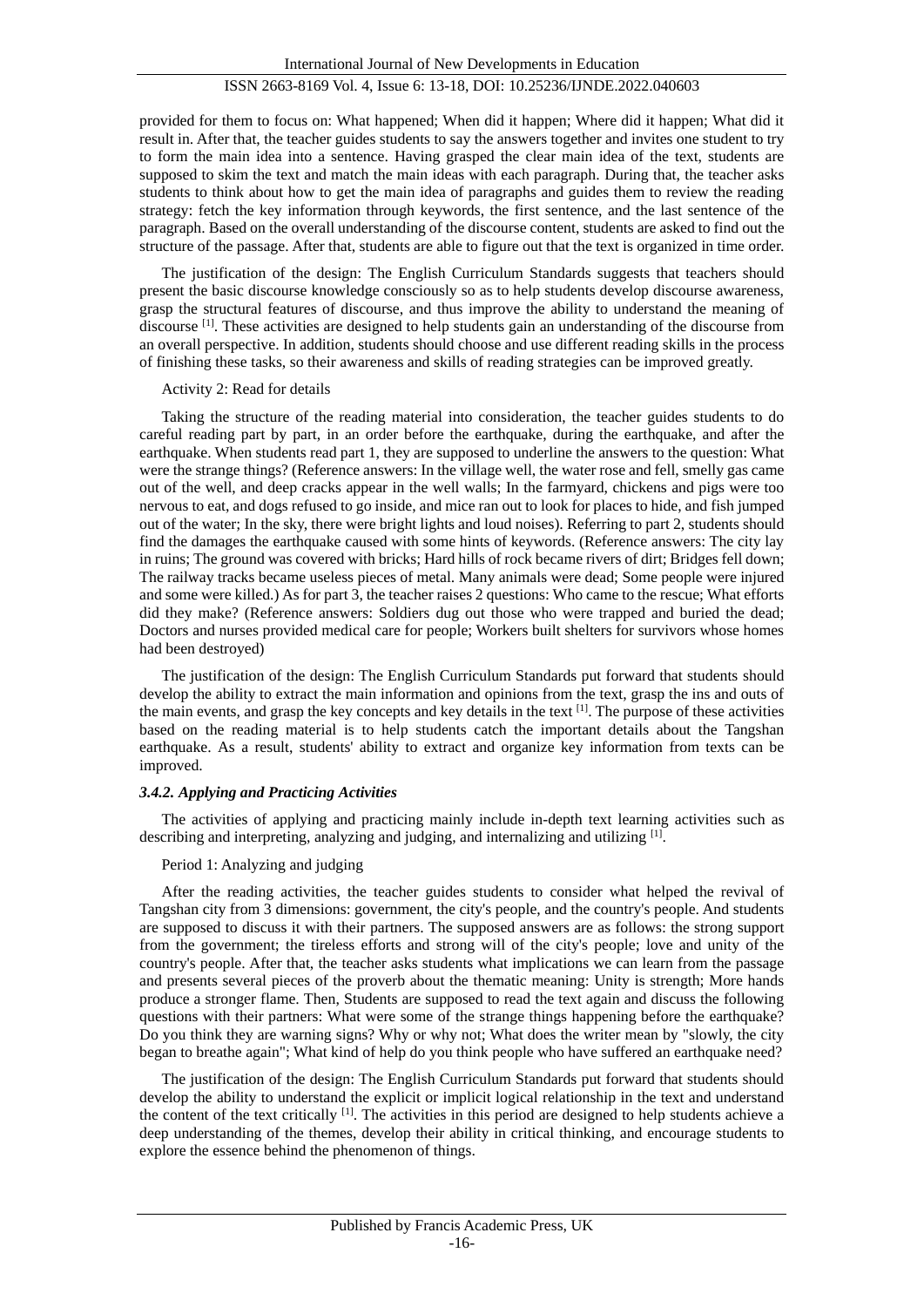#### *3.4.3. Transferring and Creating Activities*

The activities of transferring and creating mainly include reasoning and arguing, criticizing and evaluating, imaging and creating, and other learning activities that go beyond the text [1].

Period 1: Reasoning and arguing

In this period, the teacher guides students to discover the language features by the following chain of questions:

Q1: Many sentences in the text give us a picture of the terrible earthquake in Tangshan. Which sentences impressed you most? Why?

Q2: Numbers are widely used in the text. Why does the author mention so many numbers?

Q3: In Paragraph 1, many verbs or verbal phrases, such as rose, fell, coming out of, and ran out of are used. Why does the author use them here?

Q4: Now how do you understand the title? Do you think the title is a good one? If not, can you give another title to the text?

The justification of the design: According to the English Curriculum Standards, Being exposed to and learning different types of texts, familiarizing with the common text forms in life, and mastering the specific structure, stylistic features, and expressions of different texts not only help students deepen their understanding of the meaning of the text, but also help them use different types of texts for effective expression and communication <sup>[1]</sup>. The chain of questions enables students to analyze and grasp the language features of literary journalism, which is both literary and documentary.

#### Period 2: Imaging and creating

The teacher creates the situation: if you were a journalist, what would you talk about with survivors of Tangshan earthquake? Students will work in pairs and try to finish role play. One in the pair is supposed to be a journalist while the other one is supposed to be a survivor. And they are required to make a conversation. After students finish their interview, the teacher invites several pairs of them to present their conversation in the class. And other students should listen carefully and try to evaluate the pair's work.

The justification of the design: It was pointed out in the English Curriculum Standards that in new contexts, by using new knowledge and autonomous, cooperative, and inquiry-based learning methods, students try to comprehensively use language skills, conduct multiple thinking, creatively solve problems in unfamiliar situations, rationally express opinions, emotions, and attitudes [1]. The role-play requires students to summarize the content of this lesson and make clear the theme of the text. In this way, students can communicate based on what they have learned from the reading material and develop their critical thinking ability.

#### **4. Teaching Implications**

### *4.1. Focus on the Hierarchy of Activities and Point to English Subject Core Competencies*

The three levels of activities in the activity-based approach develop from lower to higher levels, pointing to different learning goals. Text-based learning activities refer to the acquisition and understanding of information based on the text itself. In-depth text learning activities are considered to be the exploration of the connotation and thematic meaning of the discourse on the basis of learning and understanding, the internalization and application of knowledge. Learning activities that go beyond the text refer to the transfer and application of language, which points to the development of students' higherorder thinking. It is the important transformation from language ability into core competencies. However, activities at higher levels are ignored by teachers. When designing learning activities, teachers need to balance these three types of activities and focus on the objectives of the activities And teachers should keep this question in mind: Does this learning activity point to the goals of English subject core competencies? Only with clear sense of purpose could English subject core competencies be truly realized.

#### *4.2. Activate Students' Real Reading Experience and Point to Thematic Meaning*

The design of teaching activities should be based on activating students' real reading experiences and